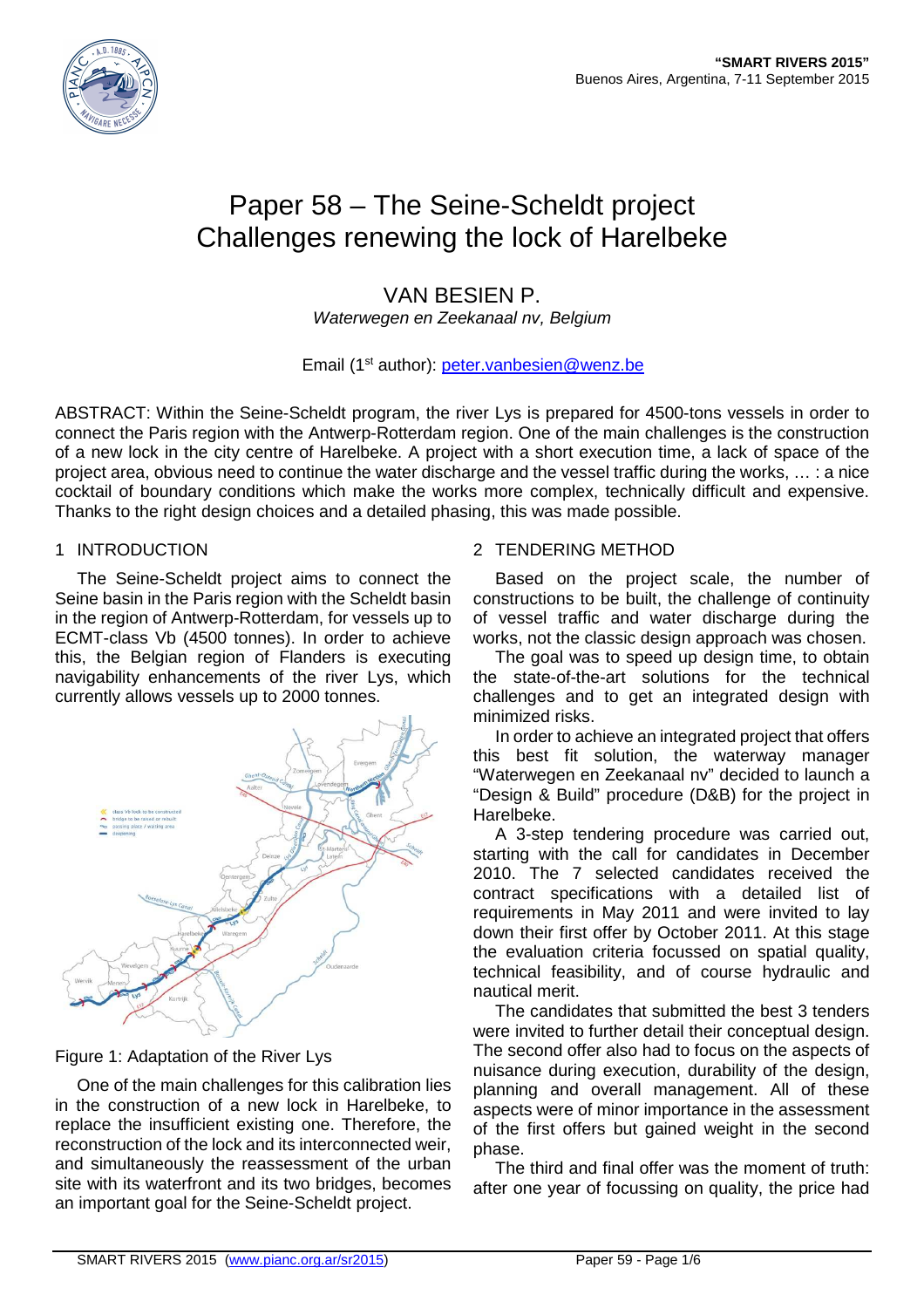

to be laid down in October 2012, counting for 40% of the total evaluation criteria.

The design of Leie|Land, the winning contractor, proved an integrated approach of the design with respect for all project details and, most important, minimization of risks.

In order to achieve this, a temporary lock and a temporary weirs are proposed. This way, the same level of protection against flooding and a comfortable navigation is guaranteed during construction.

The project cost is 98 million euros with an execution time of 30 months.

## 3 PROJECT DETAILS

#### 3.1 Lock and weir

The most important goal of this project is the replacement of the existing lock for vessels up to 2.000 tons by a new lock for vessels up to 4.500 tons (ECMT-class Vb). The new lock chamber will be 230 m long by 12,5 m wide. There will be three lock heads with interchangeable steel miter gates. The middle gates serve a double goal, not only to create a smaller lock and saving water when levelling a smaller vessel, but also as active spare gates in case of any problem with the upper or lower lock gates. As all gate pairs are interchangeable, a replacement operation is made rather easy.

Based on the lack of space and the limited drop, no side culverts are installed but culvert openings in the gates are provided. Opening and closing is realized by operating a vertical lift valve. In order to limit the flow impact on the vessels, steel bars are installed downstream of the culvert openings to break the energy.

The existing weirs, two redundant constructions with vertical gates and a width of 12,5 m each, will be replaced. The new gates will be 12,5 m wide as well and will have tainter-gates with an upper flap.



Figure 2: cross-section of the tainter gate with flap

Only one gate is needed for the water flow up to 200 m<sup>3</sup>/s, but because of safety and redundancy reasons, a second gate was required.

#### 3.2 Fish passage

In execution of the European legislation concerning fish migration, a fish ladder will be built next to the weirs. This construction counts 21 Vshaped steps with a difference of 10 cm, which allow fish to migrate between the two river basins which are separated by the lock and weirs.



Figure 3: cross-section of the fish passage

## 3.3 Pumping station + hydro-energy

To enable continuity of vessel traffic during dry periods, this project integrates a pumping station. The two pumps are able to compensate the water losses when shipping vessels through the lock. Combined with this installation, the construction is able to generate electricity when using the pumps as water-power-plants. With only a drop of 2,10 m, this lock will be energy-neutral on a yearly basis.

#### 3.4 Bridges

One bridge will be renewed as the clearance under the bridge was insufficient for vessels with 3 layers of containers. The design of this bridge is a nice steel bow-bridge, linked with the classical bowbridges across the river Lys.



Figure 4: New road bridge "Hogebrug"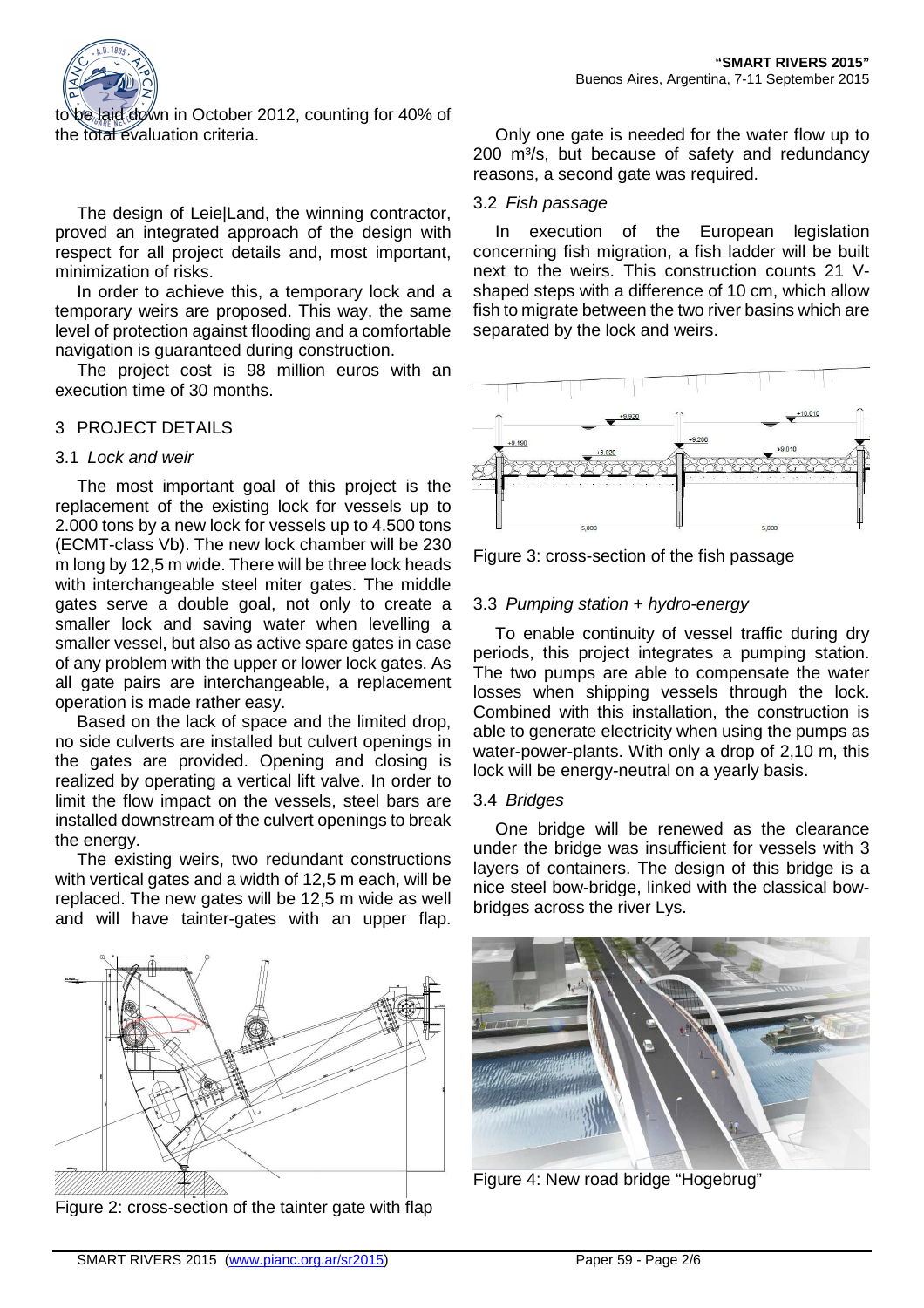

The large walkways next to the road are nice terraces above the water with ship-like teak banks at the sides. The surroundings of this bridge will be adapted to the contemporary atmosphere of the bridge design with pedestrian areas in contact with the water level, functional and accent lightening.

Another bridge, further away from the city center, will be raised by 40 cm to reach the necessary clearance.

#### 3.5 Mill island

The old mill island, with two classified old mill buildings driven by water energy, lost contact with the water. The old river branch was cut and the connection between one mill and the river was filled up.

To rehabilitate the heritage quality of this site, the old river branch will be restored and the mill will be reconnected with the river by constructing the socalled "intake". A new fixed bridge will connect the island across the new intake while a new turning bridge across the river will connect the mill island to the city center.

The existing abandoned mill building will be restored and will host offices and lofts.

As the tip of the island will be a park zone, the rest of the island could be intended for other buildings, a marina or other functions.



Figure 5: view on the future mill island

## 3.6 Surroundings

As this project is embedded in the city center, a lot of attention was drawn during the design to highlight and upgrade the river surroundings. All the roads on the river banks will be renewed, a lot of new trees are integrated in the design, and the finishing of the quay walls are city-adapted. The quay walls will be covered with nice basalt brickwork.

Together with this works, the city of Harelbeke decided to upgrade the city center itself. The market place will be faced again to the river, after breaking down two buildings in between. The river banks next to the market place will be widened in order to organize the weekly market on the river banks and reconnect the city to the river.

#### 3.7 Adaptation of the river Lys

To prepare the river for the longer, higher, deeper but also more powerful ships, the river has to be dredged and provided with scour protection next to the quay walls, lock and weirs.

### 4 PHASING OF THE WORKS

#### 4.1 General

The winning design planted the new lock on the same spot as the existing one because of spatial boundaries and the optimization of nautical access.

As mentioned before, a temporary lock and weirs are necessary to minimize risks of flooding and to continue the vessel traffic when the existing infrastructure is out of service.

Smart design options generated a feasible building cost by reusing spare parts of the actual lock and reusing parts of the temporary lock and weir in the final constructions.

The following paragraphs show the detailed phasing of the works in order to be able to build these constructions on a reduced building space.

#### 4.2 Phase 1: preparation

The tip of the mill island is prepared for the execution of the works.

Both blue arrows show the water discharge through the weirs, the green arrow shows the traffic through the lock.



Figure 6: Preparation

## 4.3 Phase 2: temporary weirs

On the mill island, the temporary weirs are built. These weirs have the same dimensions of the actual and future weirs in order not to increase risks of flooding. The old branch of the river has to be deepened and protected for the flow up to 200 m<sup>3</sup>/s.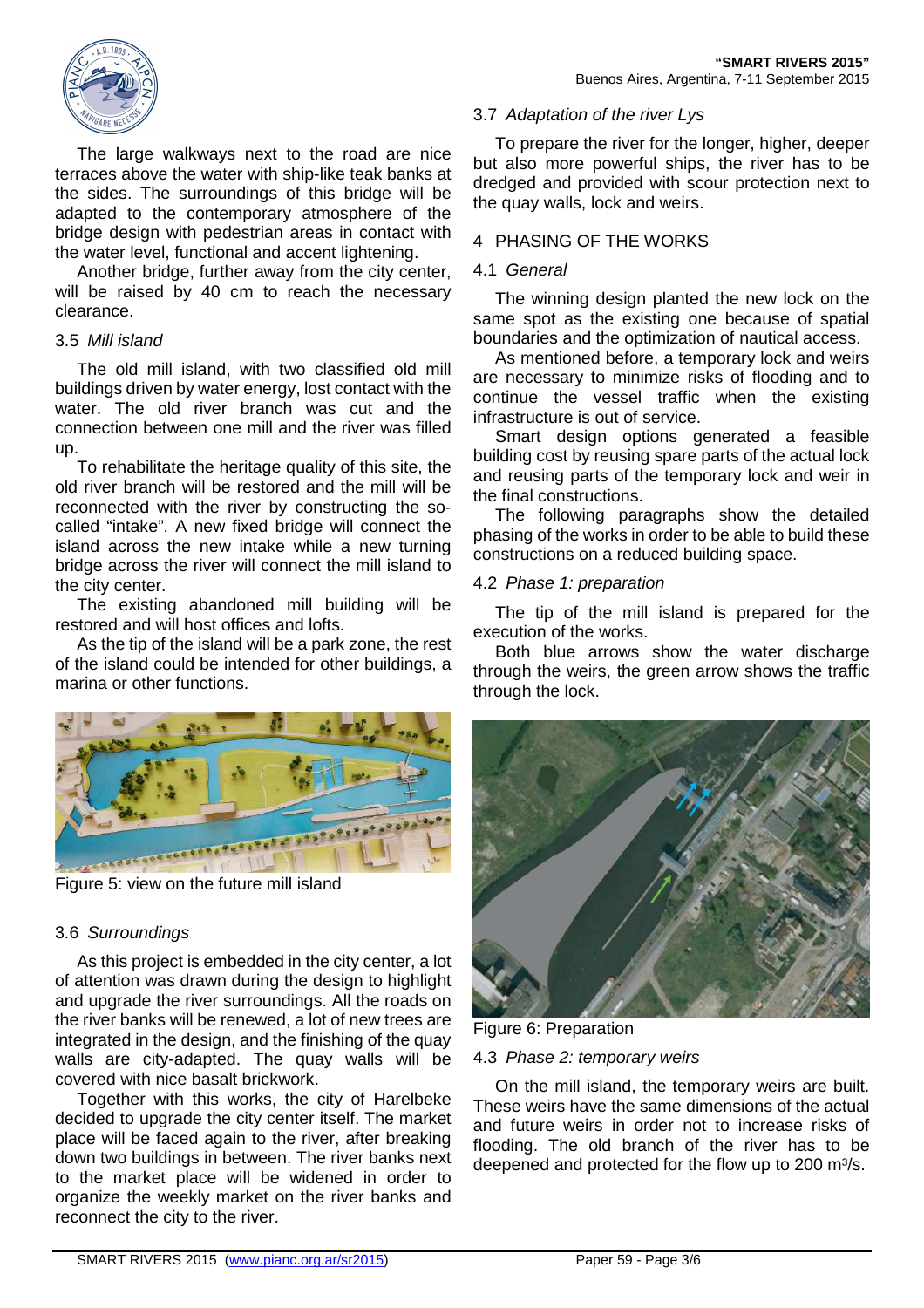





Figure 7: Temporary weirs

Once the temporary weirs are in use, the existing ones can be demolished in order to get space to build the temporary lock.

Before breaking down the existing weirs, the wall of the lock chamber has to be stabilized to prevent deformations or settlements.

#### 4.4 Phase 3: temporary lock

The temporary lock is built in the middle of the river and has the same dimensions as the existing lock. The lock is composed of easy-to-remove parts to facilitate the demolishing works.

The lock heads are massive concrete constructions, able to withstand the forces from the miter gates and water pressure.

The lock chamber walls howerever are composed by combiwalls (steel sheet piles combined with steel piles), finished with prefabricated concrete slabs to form typical concrete lock walls. This innovative construction method reduces the construction time for the entire lock to 8 months.



Figure 8: Cross-section of the temporary lock

The upper lock head (yellow block on figure 9) uses the spare miter gates and machinery of the existing lock while the lower head gates (white block) use the future gates of the middle lock head of the future lock. This approach reduces building cost and uses the available components in a durable way.



Figure 9: Temporary weirs and lock

Detailed study and calculation of all the situations during these phases was needed to guarantee stability of the temporary and final sheet pile walls during the works.

#### 4.5 Phase 4: New final lock

Only once the temporary weirs and lock are in use, the renewal of the existing lock can start.



Figure 10: New lock

As the construction works are executed between the lock in operation and the lock operator building, special measures have to be made to keep sight on the lock for operation and to give access for shippers to go to the lock operator building.

The existing lock building is positioned on the new lock walls, so the building has to be renewed as well.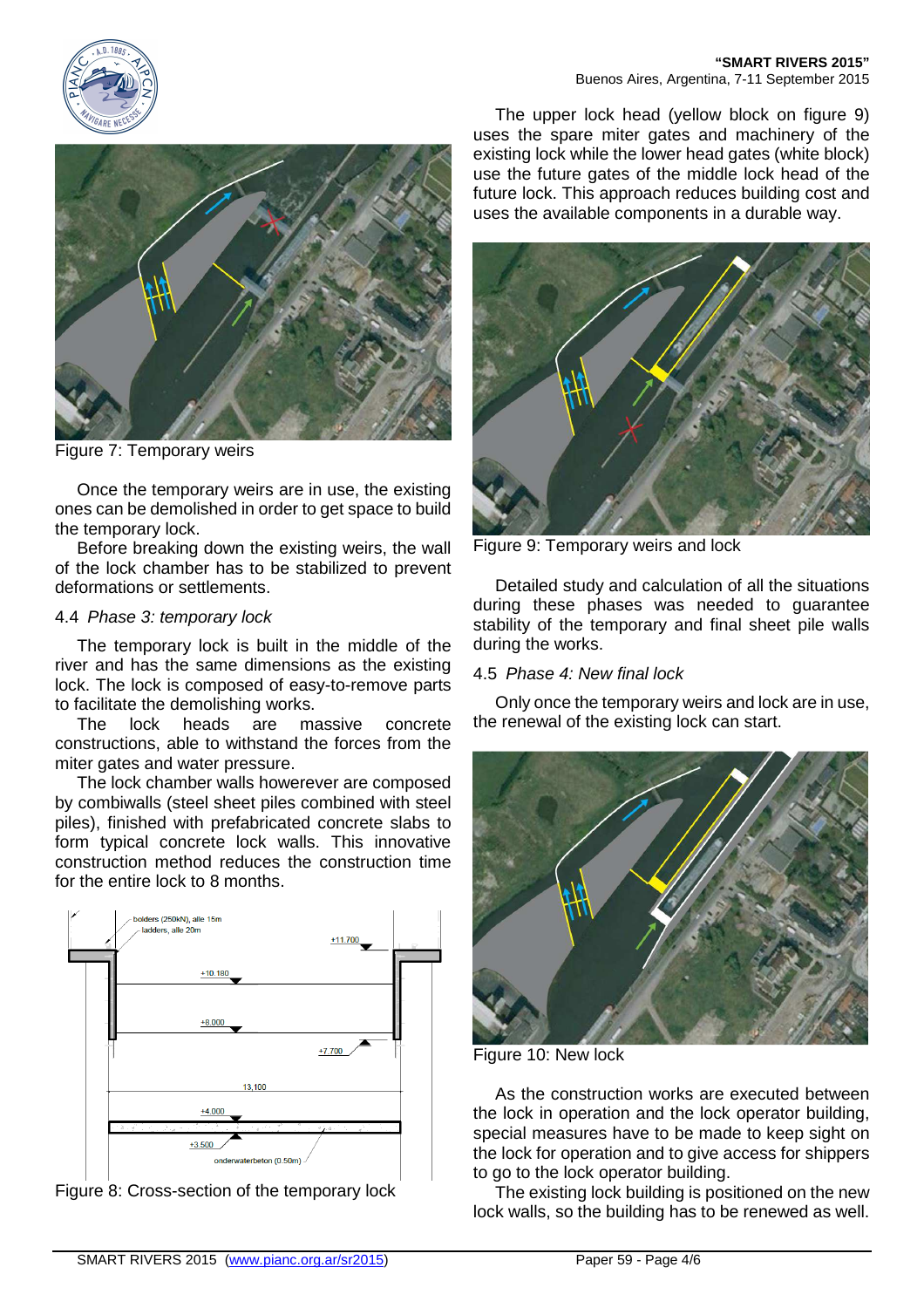Operating all temporary and final constructions with different operating facilities from only one operator desktop urges the contractors to prepare and design operating programs with all future constructions and locations in mind. The switch between temporary and final constructions must be made easy for the lock operators to avoid operation mistakes.

## 4.6 Phase 5: New weirs and pumping station

Once the new lock is in use, the temporary lock can be taken out of service and the new weirs and pumping station can be built on this location.

During this phase, the downstream doors of the temporary lock will be positioned and adjusted in the middle head of the new lock. This is in fact the only moment where vessel traffic has to be stopped during a few days!

The steel tainter gates of the temporary weirs are reused in the new weirs. They have to be installed one by one to guarantee continuous water discharge. Also the hydraulic and electrical installation are reused, only the concrete construction of the temporary weir will be lost.



Figure 11: New weirs and pumping station

## 4.7 Phase 6: Fish passage

After only 30 months of execution time, this is the end of the project. The new lock and weirs are in use and after breaking down the concrete structure of the temporary weirs, the fish passage can be built on this location. On the upstream end of the fish passage, three vertical lift gates will be installed to regulate the water flow through this connection.



Figure 12: Fish passage

## 5 STATE OF AFFAIRS UNTIL MID 2015

Road bridge: the old bridge was broken down, the abutments of the new bridge are under construction and the parts of the steel bridge are almost finished. These bridge parts will be shipped to the site and welded together on the spot.

Lock/weir: phase two, the temporary lock is built and taken into service in august, the preparations for the temporary lock are made.

## 6 DIFFICULTIES/LESSONS LEARNED

## 6.1 Project boundaries

When the design exceeds the project limits, even underground for soil anchors stabilizing the quay walls, this has a major impact on the project timing. When additional terrains are needed, the project timing is often too short to be able to start procedures to buy or expropriate those necessary terrains. This aspect should be taken into account when evaluating designs, not only because of the project timing but also because of expropriation cost and fair comparison between different offers.

The assessment should be made if the expropriation is a possibility or an alternative design within the project limits should be made. The correspondent timing and cost could then be taken into account in the evaluation of the several offers.

## 6.2 Project surroundings

Most of the attention goes to the evaluation of the design of the necessary constructions. While evaluating the several offers, the adaptation of the design to the surroundings should get sufficient attention as well. Hidden problems could create unexpected discussions as well as costs and exceeding execution time. As obvious as it may seem, a good and detailed tender document still is the best basis.